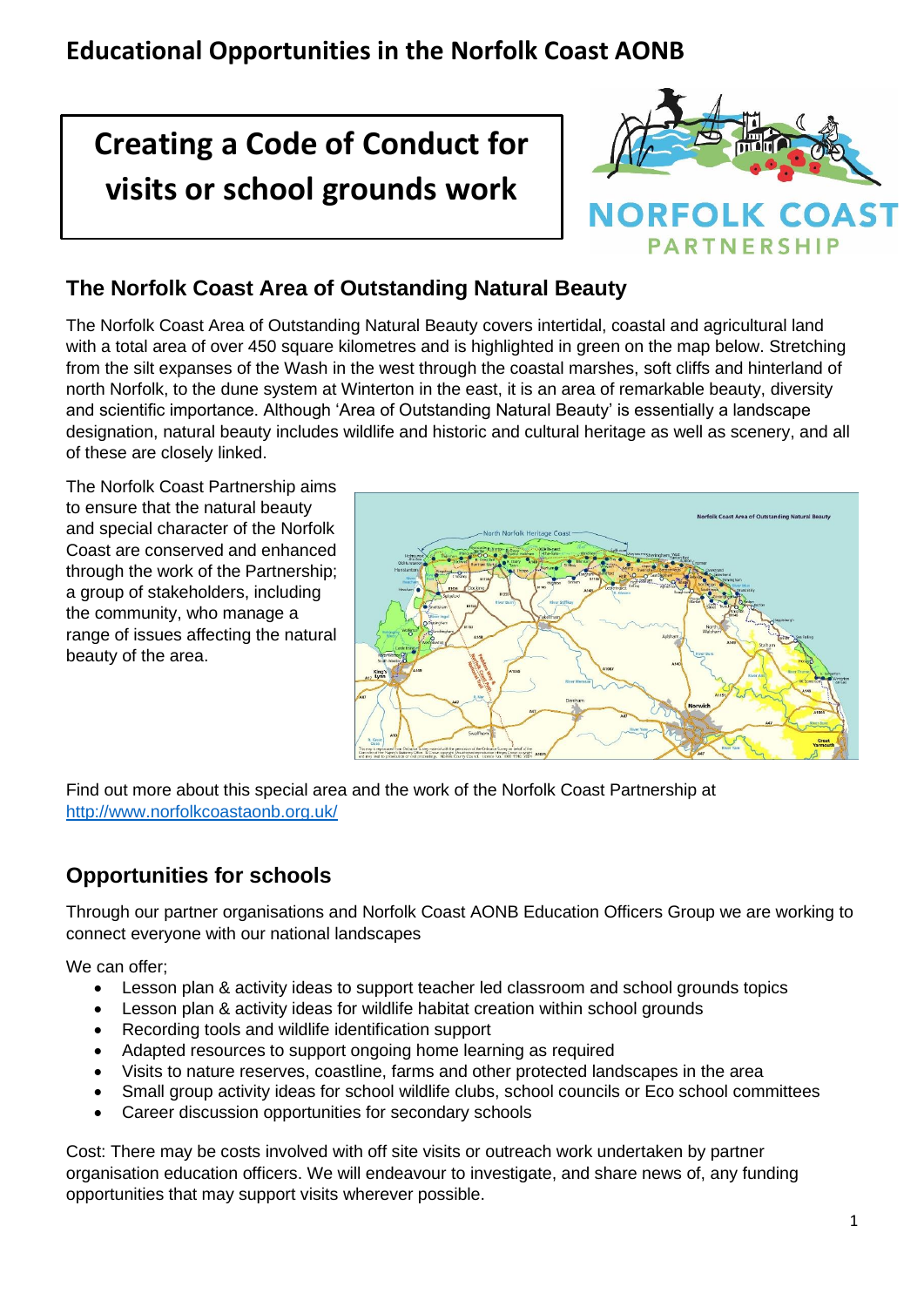## **Educational Opportunities in the Norfolk Coast AONB**

## **Resources for pre-visit or school grounds Code of Conduct**

We would like you to encourage your group members to consider how their visit and behaviour could affect the environment that they are to visit and so create their own Code of Conduct to follow. The main themes to focus on are;

- **Respect for habitats:** Many rare plants and animals use sand dunes, shingle, marshes, meadows and woodland for nesting, feeding and to take refuge from predators. These habitats are very delicate so we must tread lightly and keep to any paths or boardwalks.
- **Respect for wildlife:** Disturbing animals such as birds and seals can prevent them from feeding, caring from their young or avoiding predators. Watch them quietly from a sensible distance.
- **Respect for other people:** This is a busy coastal area with many people living and working here. Make sure that your group does not interfere with the enjoyment or work of others. Keep yourselves and other safe, research tide safety and listen to your visit education officers – you'll learn lots!
- **Always take your rubbish home:** Take home all rubbish for recycling to help the environment and prevent animals from becoming injured or entangled. Remember to collect up all equipment you've used as this can become hazardous too.

Have any of your group heard of the government's national Countryside Code? Details of this are at:<https://www.gov.uk/government/publications/the-countryside-code>

The Wash and North Norfolk Marine Partnership have produced comprehensive guidelines for everyone to enjoy, respect and protect valuable habitats and wildlife. This will also be useful for your visit risk assessment and can be downloaded at [https://wnnmp.co.uk/wp](https://wnnmp.co.uk/wp-content/uploads/sites/29/reports/2019/06/The-Wild-Recreation-Guide.pdf)[content/uploads/sites/29/reports/2019/06/The-Wild-Recreation-Guide.pdf](https://wnnmp.co.uk/wp-content/uploads/sites/29/reports/2019/06/The-Wild-Recreation-Guide.pdf)



We have created a Norfolk Coastal Code which you can download from [The Coastal Code -](https://www.norfolkcoastaonb.org.uk/exploring/coastal-code/) Norfolk Coast [Partnership \(norfolkcoastaonb.org.uk\)](https://www.norfolkcoastaonb.org.uk/exploring/coastal-code/)

It has been translated into 5 languages

#### **Create your own illustrated code with your class or group before a visit or outdoor activity.**

Evaluate your code when you return. Is there anything your group would change, or add, if you visited this area again, based on what you have learnt on this trip?

If you would like to contact us on any of the educational aspects of our work please email [aonb@norfolk.gov.uk](mailto:aonb@norfolk.gov.uk)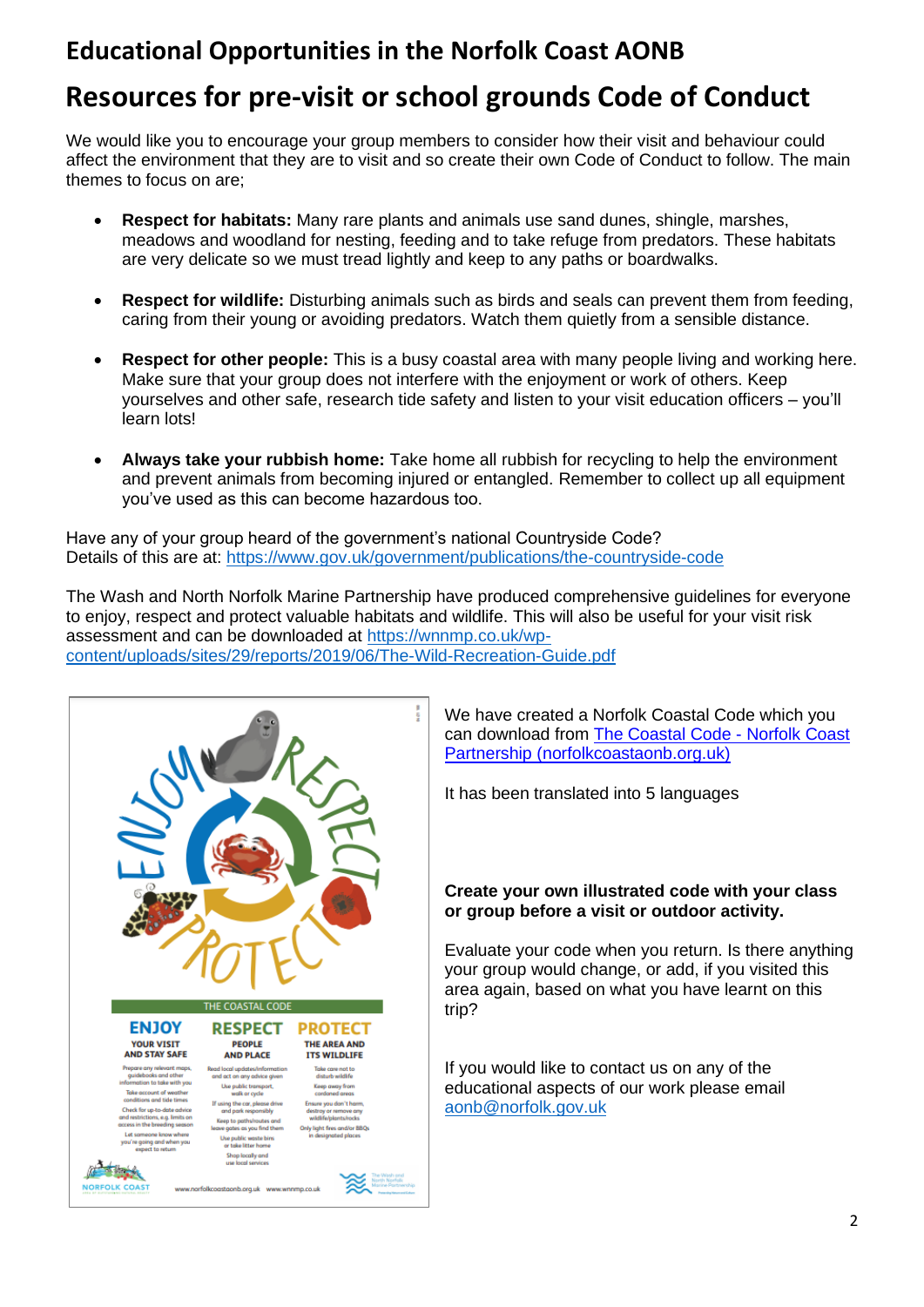# **Group Activity: Create your Code of Conduct**

Highlight the special features of the Norfolk Coast AONB and develop a group code of conduct for your visit or residential stay.

- In small groups ask children to discuss what they expect to see on their visit or outdoor activities; obviously this will depend on your venue or ask what they would like to see and do as part of their input on planning the trip.
- Ask groups in turn to feedback. Did they think about the birds nesting on the beaches, seals or minibeasts that make this area their home? What kind of building might be there and who lives and works there? Make a list on a whiteboard. Some photo prompts may be useful and a variety can be found, free to download, at; Image Gallery - [Norfolk Coast Partnership \(norfolkcoastaonb.org.uk\)](https://www.norfolkcoastaonb.org.uk/what-we-do/tourism-and-visitor-management/image-gallery/)
- Next, give each group some paper, or post it notes, and pens so they can write some ideas of ways to keep themselves, other people, and the wildlife they might encounter safe and happy.
- Come back together and group their ideas e.g. all the 'take our litter home' themed ideas together.
- From this write a Code of Conduct together remember to keep it all positive i.e. 'walk quietly around bird nesting areas' rather than 'Don't climb on the dunes!'
- Once you have created your code ask everyone in your group to sign it and perhaps add a drawing of something Norfolk themed so that your code looks beautiful too. You could use the template on the next page as a starting point.
- Discuss which elements of the code are important at places other than on your visit. Think about situations at home, around the school site (are there any areas that are more important for wildlife than others?) or in local community areas.

#### **Further ideas and follow up;**

- o Make a short film clip promoting your code and highlighting the benefits each element can result in.
- o Share your code with others, through your school website or social media channels. Do tag your visit venue hosts and @NorfolkAONB
- o Discuss what changes everyone can make to ensure that their own home, school grounds or community becomes an area of natural beauty.